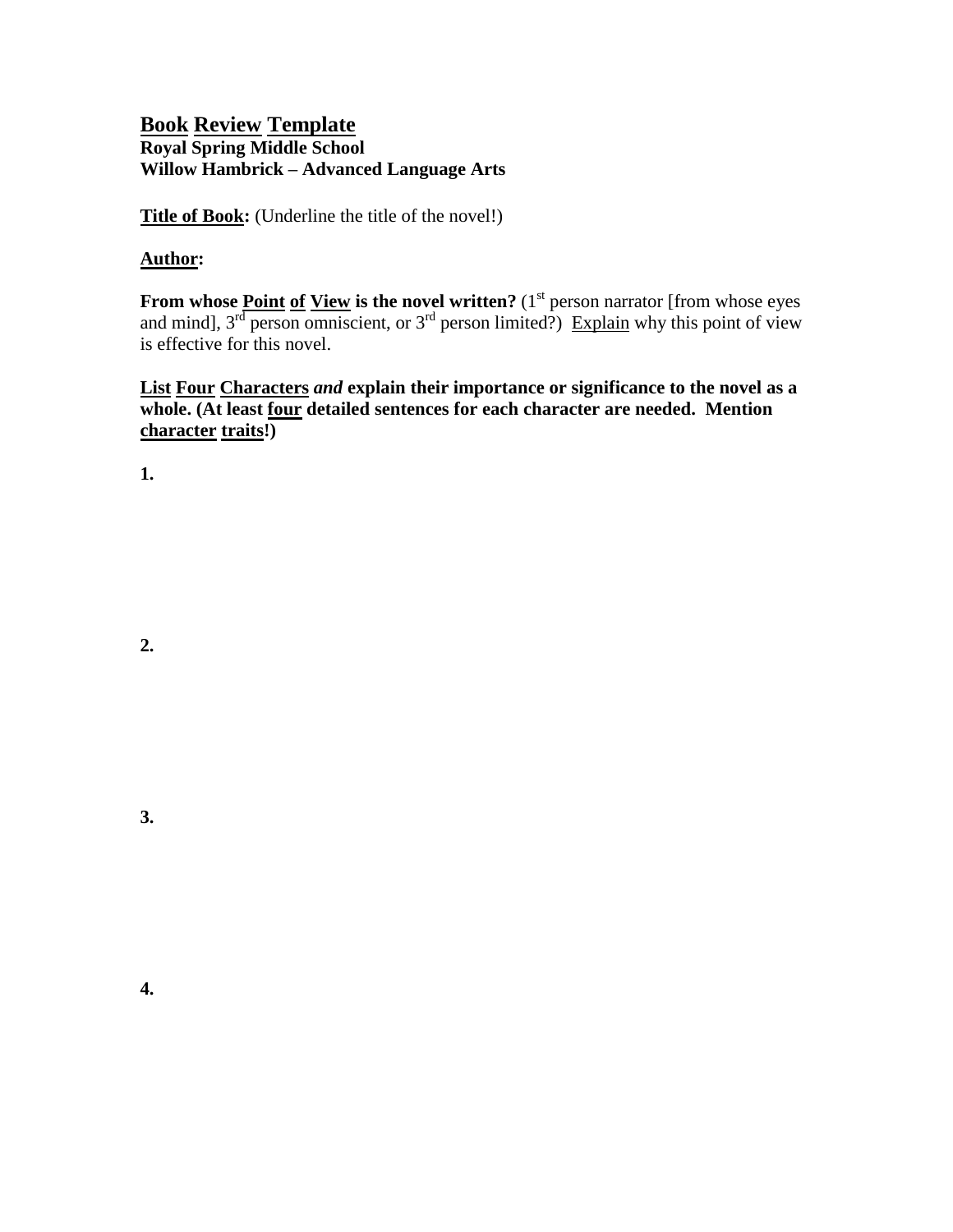**Main Conflict or Challenge in the novel for the protagonist (main character): (Three – Four sentences)**

**Climax of the novel (the main turning point): (Three to Four sentences)**

**How the main conflict or challenge is resolved by the end of the novel: (Five sentences)**

**State two main themes of the novel,** *and* **explain why they are themes of the story, using specifics of the story to justify your point (at least 3-4 sentences needed):**

**1.**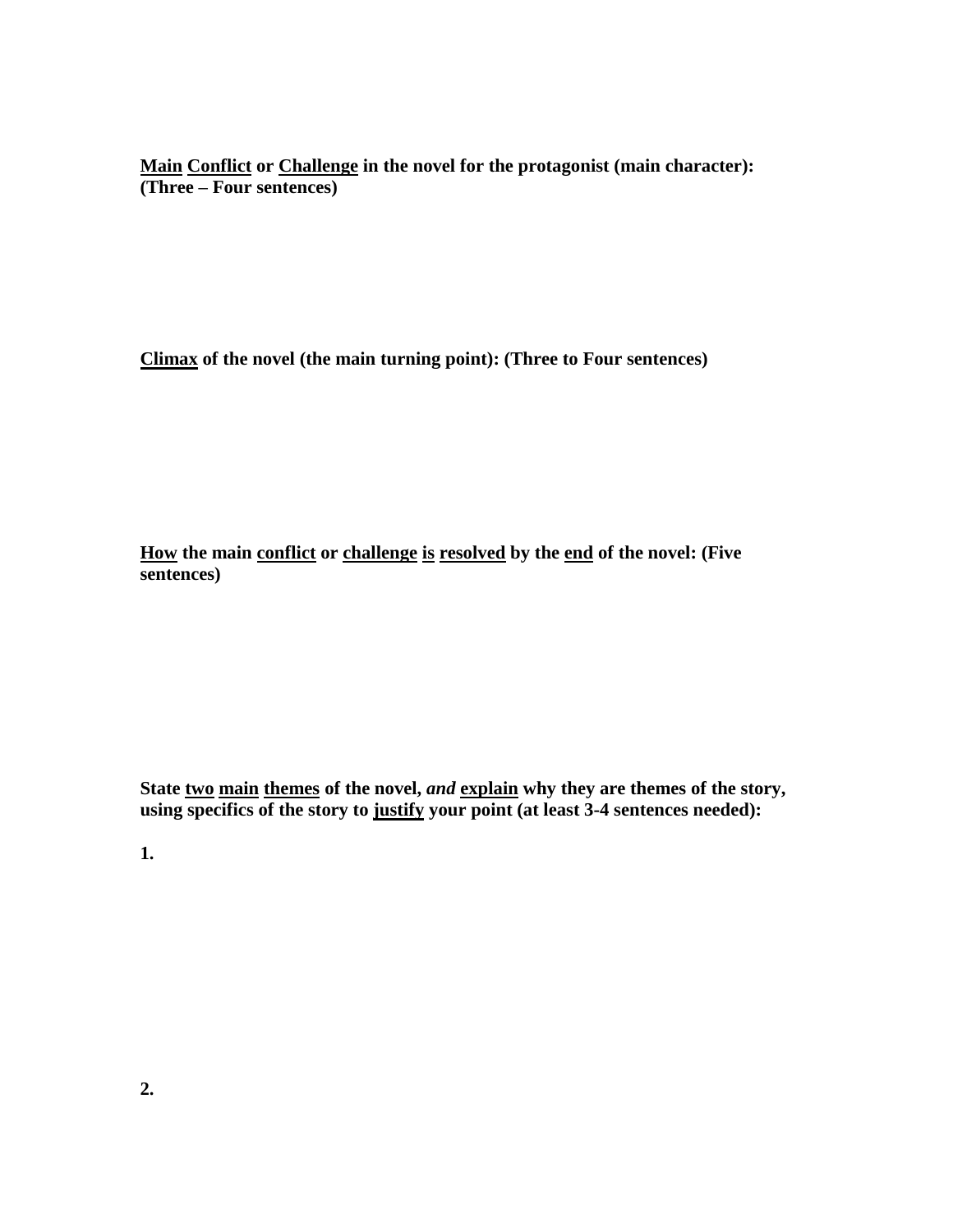**Name three literary devices** the author used to help make this novel meaningful and interesting *and* **explain how and where they are used** in the novel and **SPECIFICALLY WHY the use of this literary device enhances the meaning of the novel. Cite two specific examples from the novel where these literary devices are used.** (include page numbers) Literary devices include: symbolism, foreshadowing, flashbacks, irony, diction, figurative language, creative/realistic imagery, satire, syntax, persuasive/rhetorical devices,

**1.**